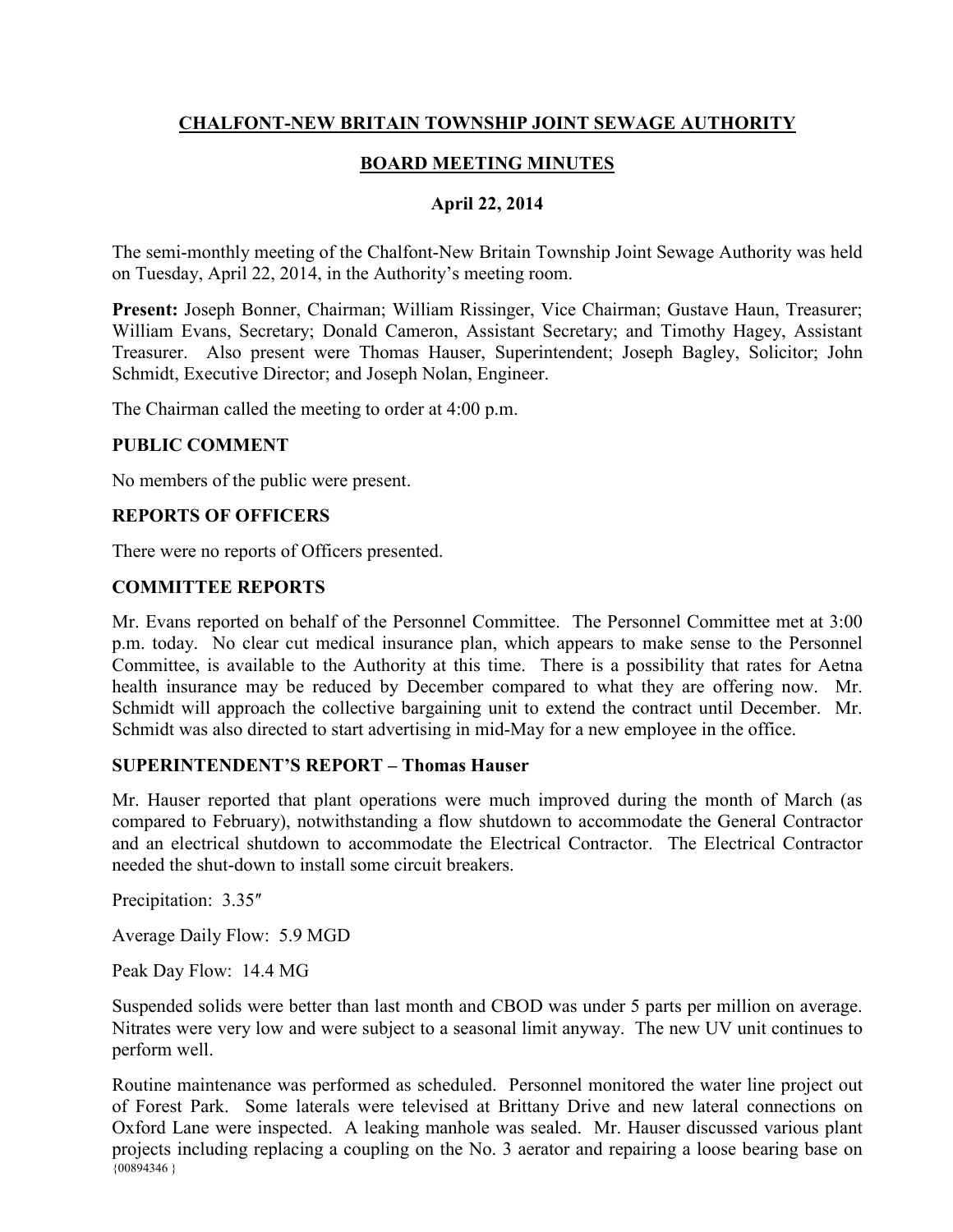the same aerator. Mr. Hauser reported that a manhole cover near Upper State Road was loose, with evidence of wetness outside of it. It was reported to DEP as an SSO resulting in an inspection in March. DEP subsequently issued a notice of violation. Various questions were asked about the report.

## **EXECUTIVE DIRECTOR'S REPORT – John E. Schmidt**

Mr. Schmidt presented a request for a sewage capacity approval for Estates at Peace Valley located on Sellersville Road for 3 EDUs. The capacity approval form was distributed to the Board for review.

**MOTION:** It was **MOVED** by Mr. Hagey and **SECONDED** by Mr. Haun to approve 3 EDUs for Estates at Peace Valley subject to the terms of the approval form. The motion was unanimously adopted.

Mr. Schmidt informed the Board that an invoice had been issued to BCWSA for \$2,318,541.00 for its share of construction costs to-date for the Upgrade and Expansion Project.

Mr. Schmidt introduced J.J. Kelso from CKS Engineers as the Project Manager of the Upgrade and Expansion Project.

Mr. Schmidt reported that the April 8 Minutes had been distributed to the Board. There were no comments regarding the Minutes.

There were questions from the Board regarding the status of the soccer fields and discussions with the soccer league. There was also a question asked of Mr. Schmidt regarding payment for the EDUs at Estates of Peace Valley. Mr. Schmidt reported that once the capacity approval form is signed, an invoice is sent to the developer for payment. In addition, typically, plans for the development are submitted and are reviewed by the engineer.

## **ENGINEER'S REPORT – J.J. Kelso**

Mr. Kelso provided an update on Phase II of the Expansion and Upgrade Project. Siemens was onsite three weeks ago, for a total of nine days, for the start-up of the motor control centers. Siemens was onsite again yesterday and was also onsite today. The SCADA consultant, Keystone, was also onsite yesterday. The General Contractor has performed as far as it can at this time. The only remaining work for the General Contractor at this time is in the Grease and Grit area and in the Influent Pump Station.

The Electrical Contractor submitted a schedule which shows most work will be completed by early June, except for some punch list items. The schedule shows site cameras being installed on June 8. The final punch list will be completed in mid-July.

Mr. Kelso reviewed Change Order No. 1 of Thomas Controls in detail. He discussed paragraphs A. through F. of the Change Order including additional relays, the placement of circuit breakers, installation of duct bank, extra work in connection with the Influent Pump Station, installation of the SCADA system in the Grease and Grit Area and a credit for not installing the MCC in the respective buildings. The total of Change Order No. 1 is \$145,388.78.

Certain questions were asked about a future credit from the Electrical Contractor for paving. The paving will be postponed until Phase III of the Project. In addition, the General Contractor will be providing a credit regarding the deferred paving.